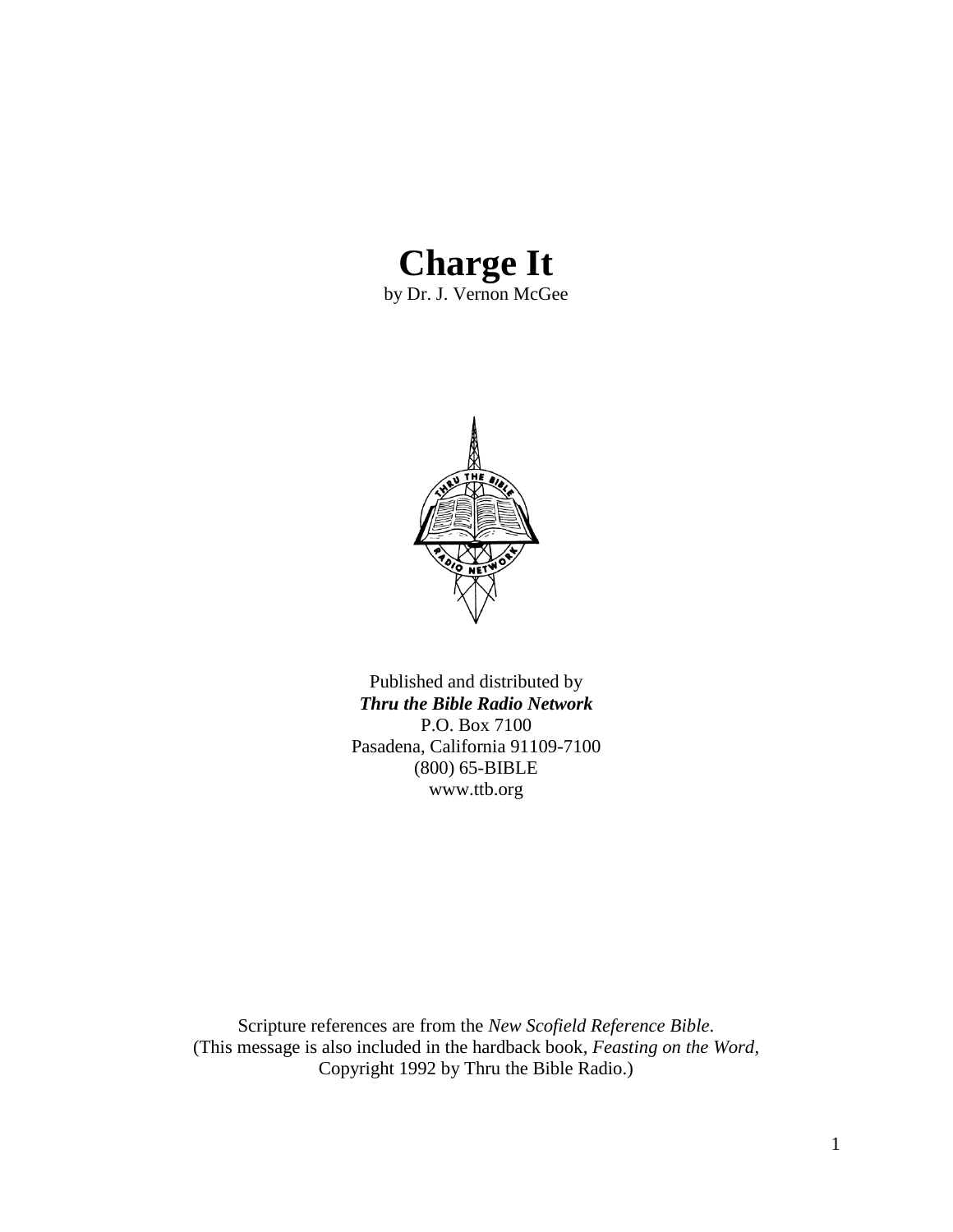The credit card has become the symbol of American business. It is the fraternity pin of the average American. It is the passport to plenty for a great many today. Anything can be bought with a credit card, from a gallon of gas to a ten gallon hat, from a sandwich to a chain of motels. from a night"s lodging to a subdivision in Southern California.

There is a restaurant in Texas that displays insignias of all the different credit card organizations with the caption: *We Accept All These* and down underneath they add *We Take Cash Also.* When a purchase is made in any department store in the United States today, the classic cliché of the salesperson is "charge or cash?" and there"s a slight look of disappointment if it's cash. You're immediately under suspicion when you're carrying that stuff around.

It may come to you as a bit of a shock to learn that Paul the apostle had a credit card even in his day – so they're not so new after all. In his letter to Philemon, we read:

## If he hath wronged thee, or oweth thee anything, put that on mine account *[just use my credit*] card, if you don"t mind]. *I, Paul, have written it with mine own hand, I will repay it; albeit I do not say to thee how thou owest unto me even thine own self besides.* (Philemon 18, 19)

So Paul the apostle could write to Philemon and say in effect, "Put it on my account, I"m signing now to put it on my credit card so you will know that I intend to pay this."

Behind that statement, of course, is a story. Back of the little missal of Philemon is a missionary. Back of this epistle is the apostle. Back of his promise is a person who will pay. Back of the charge is collateral, and back of the communication is a confidence that brings comfort to the heart.

I want us to see the background of this little epistle, for it tells its own story. Paul went to Ephesus on his third missionary journey. He spent two whole years there, and we are told in Acts 19:9, 10 that the gospel sounded out from the school of Tyrannus during that period and by that method. It was a sounding board or, in a sense, a broadcasting station so that all who lived in that entire area "heard the word of the Lord." As a result, seven churches of Asia Minor came into existence. These are the seven churches to which our Lord directed the letters that we read in the first part of the book of Revelation.

Also there were other churches credited to Paul that he had never visited. People had come to Ephesus where he was preaching, heard the gospel, were converted, went back to their communities, and organized another local church. Such was the church of Colosse. Paul never visited it, as far as we know, although he is the founder of that church.

Now in the church of Colosse there was a very prominent man who was also a very rich man. His name was Philemon. Paul had led him to the Lord: "I Paul have written it with mine own hand, I will repay it; albeit I do not say to thee how thou owest unto me even thine own self besides" (Philemon 19). Now when this man was led to the Lord by Paul; as it generally happens when you are the instrument of leading someone to the Lord, Philemon felt indebted to him. Folk like that are generally the ones who are the most generous, by the way, and I think that was true of Philemon. After he came to know Christ, he probably came privately to the apostle Paul and said, "Paul, if you ever have need of anything or if ever I can do anything for you, do not hesitate to call on me. You are the means of my new birth. You are God"s instrument, and I am perfectly willing to do anything for you that is at all possible for me to do."

Now Paul in this epistle is calling upon Philemon to do something, and this is what it was. This man, Philemon, owned slaves, as practically every man of means in the Roman Empire did. Before Philemon was converted (I have reason to believe it took place before) one of his slaves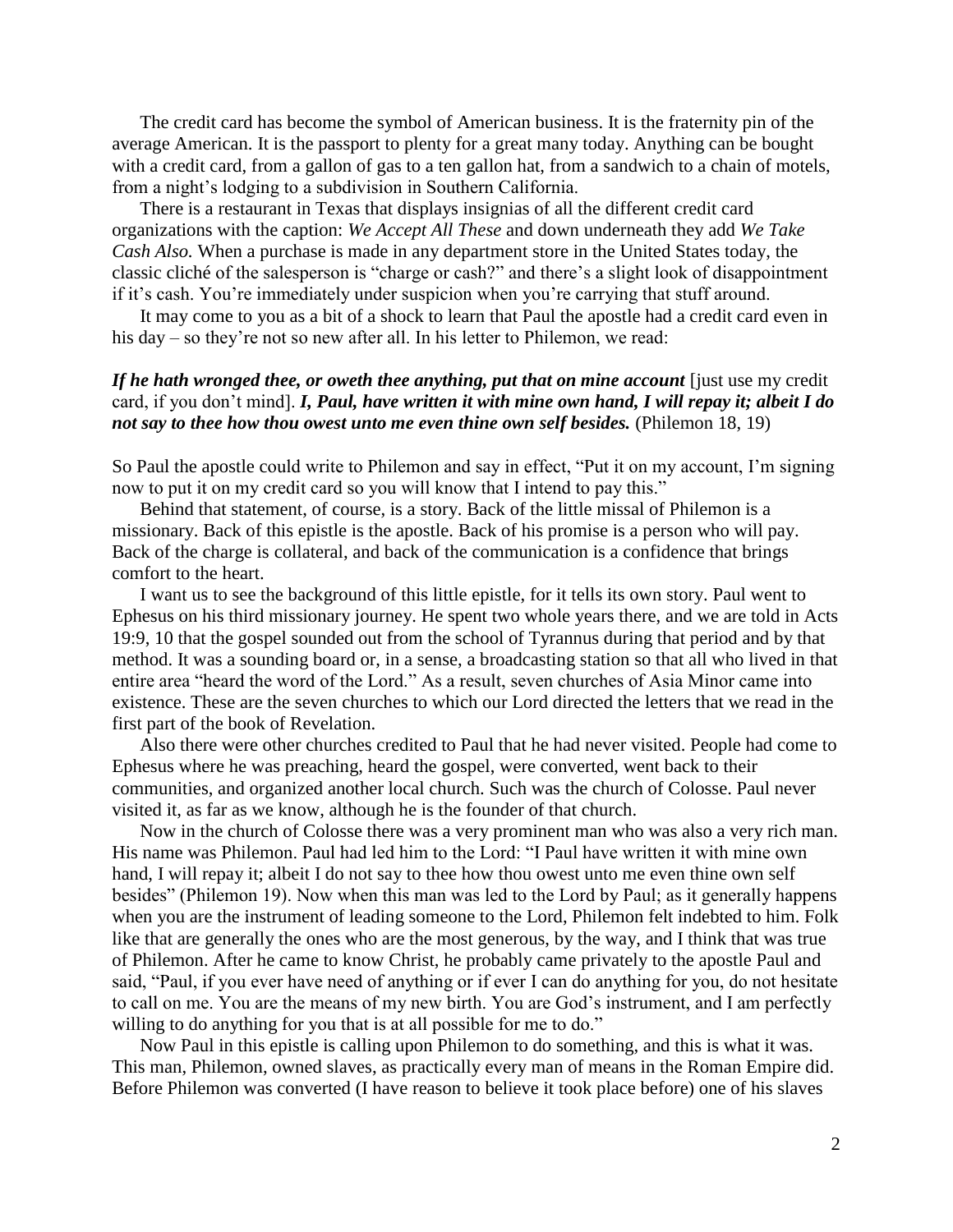ran away. It was very common in that day, especially if a slave had been mistreated, although many times that was not the case, and we have no reason to believe that this slave had been mistreated.

The name of this slave was Onesimus, and the very interesting thing is that his name means "profitable" which leads us to judge that he had been profitable to Philemon. Many slaves in that day were made custodians of the children of the owner and often custodians of all his estate. Many of them actually acted as a fiscal agent so they could sign for the owner. The truth of the matter is that some owners were unable to sign their own names, whereas their slaves were educated. So this man Onesimus or "Profitable" evidently had been very profitable, and as a result he must have been put in charge and had a great deal under his supervision. He was a trusted slave and, of course, this opened up an avenue for him to escape. He could take advantage of it by reaching into the till of his owner and taking out whatever he needed for travel in that day.

Saying all of this reveals the open sore of the Roman Empire, that cancerous growth that finally sapped the strength of this mighty empire and brought it toppling down to the ground. The historian Gibbon says that one half of the 120 millions of people who populated the Roman Empire (60 millions of those people) were slaves. The slave was certainly not considered very valuable. One family in Rome had a retinue of 20 thousand slaves. Slave owners in that day were incredibly brutal. They had no regard for the lives of those under them. The plight of the slaves in the Roman Empire was hopeless. There was no place for them to flee. To go beyond the boundaries of the Roman Empire was the most dangerous thing for them to attempt, for the minute they crossed over, they would be picked up. The only way that they could possibly affect a successful escape was to go to some great metropolis and drown themselves in the great sea of the multitudes and mobs that were there. This, of course, made Rome the type of city that had to entertain the population with circuses and give them free food because many of those people were actually escaped slaves. No one could put his finger on them. It would be difficult, indeed, to identify any one of them.

Now the slave, because of his hopeless condition and the way he was treated, became morally corrupt and, in turn, he corrupted the youth of Rome. You see, the slaves were responsible for the instruction of the youth of Rome. The gross immorality that came into the Roman Empire came by way of the slaves teaching it to their young charges. Juvenal, the Roman writer, tells of a woman in Rome who had a slave killed just to see him die. The Emperor Augustus once interfered with a citizen who was about to throw a slave into a pool of voracious lamprey eels. Although Augustus intervened, don't think that he loved slaves, because the same Augustus Caesar under whose reign the Lord Jesus was born had a slave executed for the crime of killing a pet pigeon and a favorite quail of his. The slave had accidentally killed them, and as a result he was crucified – even as the Lord Jesus was. These instances are mere samples of the sadism that swept over the Roman Empire.

Virgil, another Roman writer, says there were three classes of implements, of chattels, in the Roman Empire. You divide them like this, vocal, semi-vocal, and dumb. The vocal were slaves, semi-vocals were animals, and the dumb were plows, chariots, etc. that they had around the place. When a slave stole (and many of them did – most were thieves) and was caught, he would be branded on his forehead with the letters CH, the Latin *Ceva Hurm,* meaning "beware the thief," and I"m sure that would have applied to Onesimus. He would have carried that mark to his dying day. A runaway slave had no rights whatsoever before Roman justice. A master could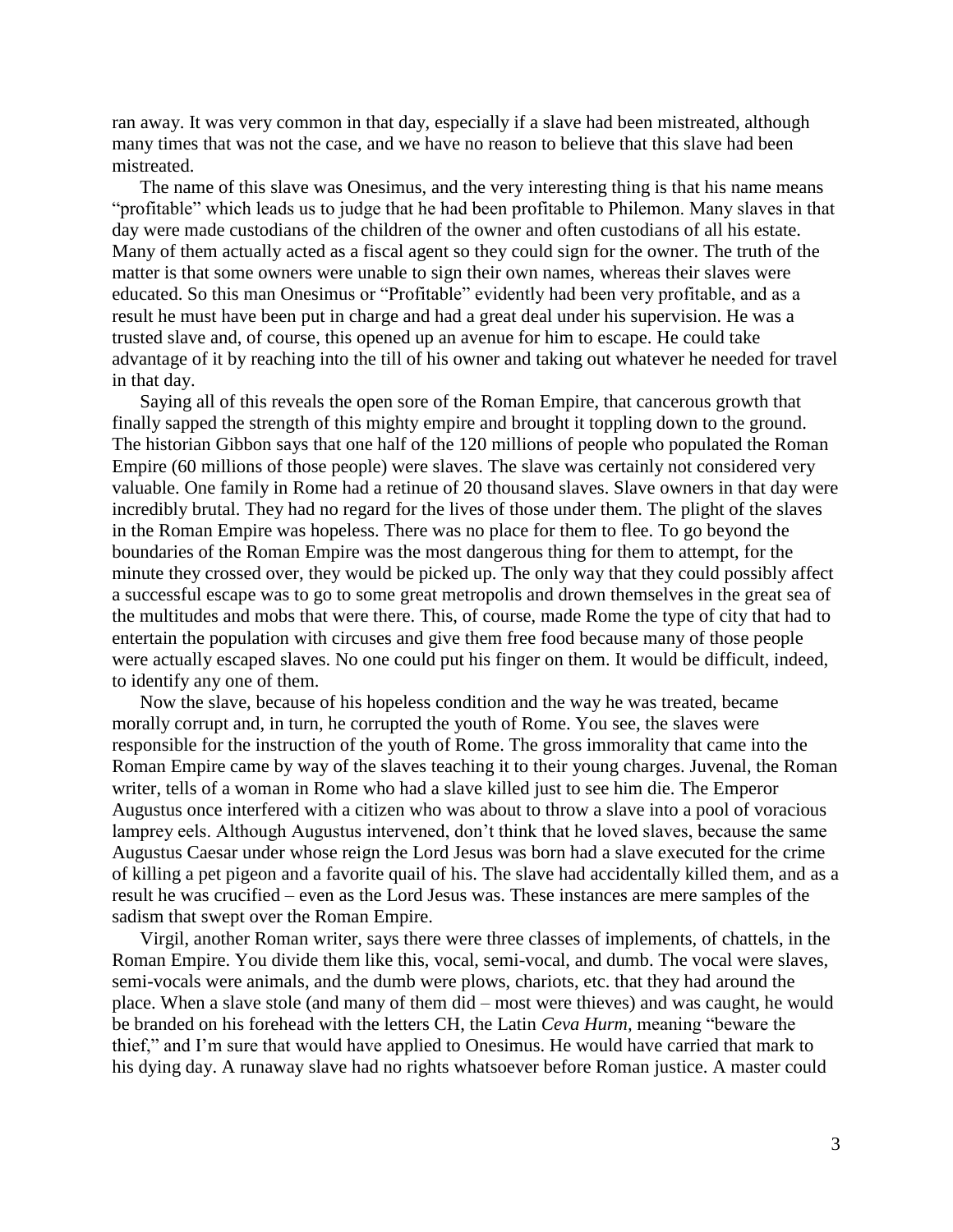take him and do with him what he pleased. Onesimus was a runaway slave. He belonged to Philemon.

Onesimus finally made it to Rome. He wasn"t too far from the border, but he didn"t try for it. He knew his only hope was to get into some great metropolis, and we have every reason to believe that he hopped from Ephesus, then probably to Corinth and from there to Rome. There he buried himself in that great metropolis with the great population around him, thinking he would never be discovered – and the chances are he never would have been discovered.

But I can imagine one day Onesimus walking down the street. I do not think he is as happy with the freedom he has as he thought he would be. He certainly now has difficulty finding food – before, his master fed him. He has difficulty now of getting a place to sleep. Before, his master had that responsibility. So he finds that there was a freedom in slavery, and there is also a slavery in freedom. This man probably is not as happy as he could be. He"s looking for entertainment, for Rome at this time certainly majored in entertainment, which explains the great Colosseum and all the entertainment that went on there. It was the emperor's way of keeping the mob satisfied in order that they might not take to the streets and riot.

In that mob was Onesimus. Walking down the street he saw a little group, a knot of people gathered around some man. He was curious. He elbowed his way into the crowd and had his first glimpse of Paul the apostle, chained to a Roman soldier. In fact, he was chained to a soldier who belonged to the Praetorian Guard, which meant Paul was a special prisoner. He had appealed to Rome, but now he had freedom until his trial came  $up$  – that is, the freedom that the end of a chain would give to him – for he was chained to the soldier in his own rented quarters.

Paul was doing what he always did. God said when He first called Paul that He intended for him to appear before kings, and this he was going to do, and he already had. God said that he was to take the gospel to the Gentiles, and he is – there he is preaching on the streets of Rome and the crowd is around him.

Onesimus works his way up into the crowd and he listens. He hears this man talking about a liberty that is in Christ, a liberty that any slave would want and the kind of liberty that he had not found by running away, always running. But this man who is chained to a soldier is *free,* and he's found out that if the Son makes you free you're free indeed regardless of where you are or who you are. And this man, Paul the apostle, is preaching about the crucifixion of Christ. He's preaching about His resurrection. He's telling men and women to believe on Him, and some do.

Onesimus lingers after the others leave. He says, "I"d like to talk with you." And Paul leads this man Onesimus to the Lord. Paul tells us this in verse 10: "I beseech thee for my son Onesimus, whom I have begotten in my bonds." While he"s chained to that Roman soldier, Paul leads this runaway slave to the Lord.

One day Onesimus came to Paul and said, "I have to talk with you. I have something to tell you." When everyone had left, he said to Paul, "You don"t know who I am but I"m a runaway slave"

Paul said, "Where are you from?"

"I"ve come from the city of Colosse."

"There are many believers in Colosse. Who is your master?"

"My master is Philemon."

"Well, I led him to the Lord in Ephesus several years ago, and he owes me everything." "Well, what must I do?"

"You have robbed your master, you"ve run away from him, and under this system you"ll have to return. As a Christian, you"ll have to go back to him. But I know this man and I happen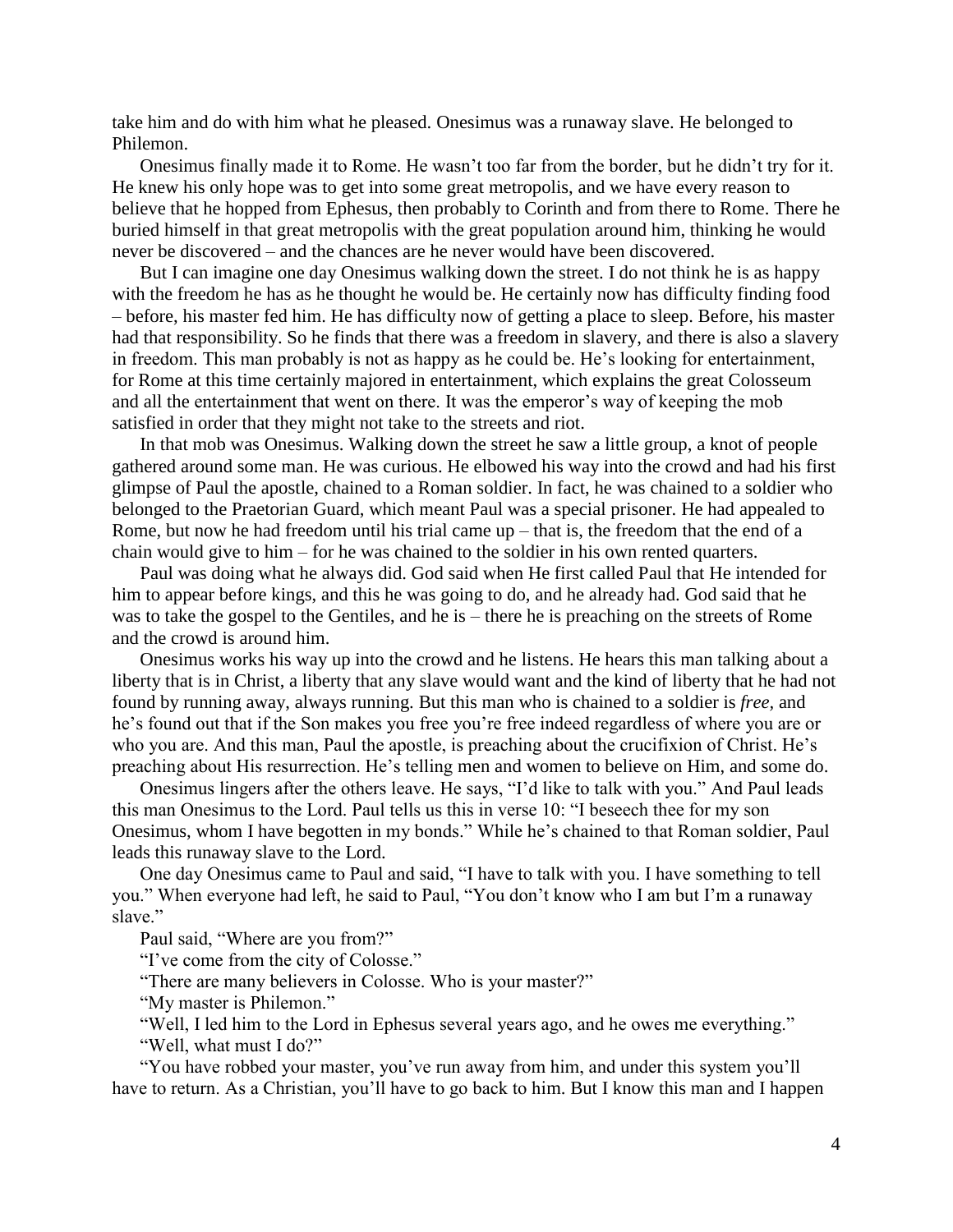to know his heart now, and when you go back you"re going back differently from when you left. You left as a runaway slave. He was not a Christian and you were not a Christian. But now you"re both Christians and that changes it."

Paul said in this letter to Philemon, "For perhaps he therefore departed for a season.…" Isn"t that a lovely way of expressing it? The fellow hadn"t planned to leave for a season, he"d left for eternity – Onesimus never intended to go back. "For perhaps he therefore departed for a season, that thou shouldest receive him forever." Listen to this: "Not now as a slave\* but above a slave, a brother beloved, specially to me but how much more unto thee, both in the flesh, and in the Lord?" In other words, Paul now says to this man Philemon, "When he was with you, you called him Onesimus. He was profitable, but he became unprofitable. Now that you do not have "Profitable," he *is* profitable, and he will be valuable to you when he comes back."

This is the picture before us, and it is the story behind the headline that is here.

Now Paul sent this letter with Onesimus back to Philemon. A quartet of men left Rome one evening. I don"t think the Roman government recognized that they were carrying probably the most valuable documents that ever left Rome: the epistles to the Ephesians, the Philippians, the Colossians, and this little epistle to Philemon which Onesimus had tucked somewhere into his garment. He is on the way back to his master.

Now the question arises, what about slavery? Well, Paul is not discussing here the right or the wrong of slavery. I"d like for you to see that fact. I do hasten to say that the gospel, the coming of the Word of God, finally broke the back of slavery in this world. My beloved, everywhere the Bible has gone it has eventually ended slavery. It may take folk who are in the darkness of sin a long time, but their bondage is finally broken. In places where the Word of God has been taken away from the people, they go back into slavery. May I say to you, this is the Book and the only Book that has ever broken the back of slavery. But Paul is not discussing here the moral issue at all.

During the Civil War the North used the little epistle to Philemon to show that slavery was wrong, and by the same token the South used it to show that slavery was all right. Who was correct? Neither one was correct because this little epistle doesn"t even discuss the right or wrong of slavery. Paul is not discussing the moral issue.

Then the next question is why doesn't Paul discuss the moral issue? We're living in a day when people want to be pragmatic, and they say that we should grapple with these issues directly. I say no. Paul was preaching a *gospel* that alone could destroy the awful curse of slavery. If he stirred up a revolt, it would cause an awful slaughter of slaves in the Roman Empire, for that happened time and time again, and Roman history bears testimony to it. In Rome a few years after this there was an outbreak led by one of the very capable ex-slaves which resulted in the slaughter of thousands of individuals. Paul is preaching a gospel that will do two things: It will change men"s hearts, and then it will have a subsidiary effect upon society so that where this gospel is preached (even though men will not accept it) it will cause certain institutions to disappear.

For example, the great revival of John and Charles Wesley – although John Wesley never preached against slavery, never preached very much against drunkenness, I tell you, his preaching and the revival that resulted made England sober and delivered England from the revolution that came to France. And it also *ended slavery.*

<u>.</u>

<sup>\*</sup> Since the Greek *doulos* is the word for both servant and slave, in the text of Scripture Dr. McGee substituted the English word *slave* rather than *servant* for historical accuracy.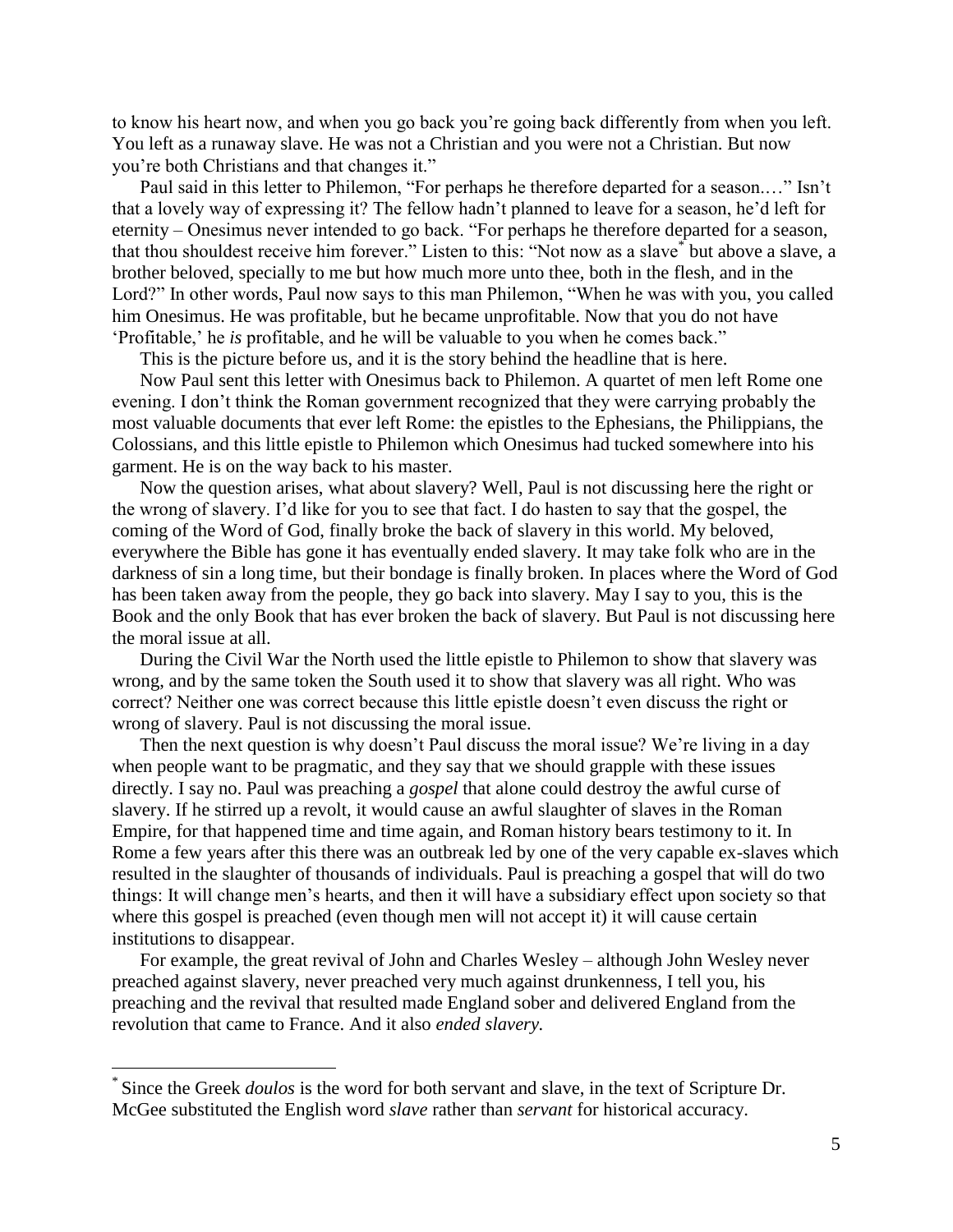My beloved, may I say to you that men"s hearts need to be changed in our day. You may by direct action force people to do certain things, but until their hearts are changed you would create a dangerous situation. We need today to have this gospel preached again in America as it was preached years ago during the days of Finney and the days of Moody. If it were preached, it would solve 90 percent of the problems that we have today in this nation. We"re going at the problem from the wrong direction. Paul went at it from the right direction. He knew that the gospel would sooner or later break the back of slavery, for no longer can Philemon treat Onesimus as a slave. Paul says, "He"s your brother," and when a man is your brother you won"t make him your slave.

What a transformation has taken place in this picture and in the home of Philemon!

When I read the epistle to Philemon I feel that I'm reading a personal letter that was not intended for public gaze. I am confident that when Paul wrote this little epistle he did not recognize that the Spirit of God was going to include it in the Bible. Now, he did know it when he wrote Romans. He knew it when he wrote 1 Corinthians. He knew it when he wrote Ephesians. But when Paul wrote to Philemon he was just opening up his heart and being very personal.

The first year I was in college each freshmen was assigned to room with an upper classman, and I was put with one that I was glad to leave after the first semester. I found him one day reading my personal mail! And in order to get even, I began to read his mail. But I didn"t do it very long. The reason I quit was that I had such a guilty feeling reading somebody else"s mail. Well, I have that same feeling when I read Philemon. I feel like it's a private letter and it always is a little embarrassing to read somebody else"s mail. Here Paul opens up his heart in quite an unusual way.

He says, "I"m sending Onesimus back to you." Evidently Onesimus was a trained man. He may have had a real gift for handling sensitive matters. Paul is now in prison, tied to a Roman soldier. He can't navigate about, and there are many things he would like to have done. When Onesimus was saved, Paul thought, *My, it would be wonderful to have this fellow here with me to be my assistant, to run on errands and to do other things for me.* He thought along that line. The fact of the matter is that he was almost on the verge of doing it, but then he said, "No, I can"t do that. It would not be honorable. I must send him back to his master."

Notice what he wrote: "Whom I have sent again; thou, therefore, receive him, that is, mine own heart" (Philemon 12). That's the way we would say it, but in the original the word is *bowels,* "mine own bowels." Now, don't be afraid of that expression. After all, TV is pretty plain today. What he's talking about here is that which is psychological. You know, they've found out now that there are actually two places where you and I live and move and have our being. One place is the head, and not much happens up there – you"ve probably discovered that! But honestly, we live and move and have our being down lower in the body, as Paul is saying here. In other words, "When you receive Onesimus, you"re not receiving a runaway slave who deserves to be crucified or to have the "thief" brand put on him. No, you are receiving the *heart* of the apostle Paul, and that"s the way I want you to treat him."

Now listen to Paul, "Whom I would have retained with me, that in thy stead he might have ministered unto me in the bonds of the gospel" (Philemon 13). Believe me, Paul is really opening up, isn"t he? In essence he says, "I thought about retaining him in your stead – because you said you"d do anything for me – that he might be helpful to me since I"m here in prison. But I thought it over and will do the Christian thing."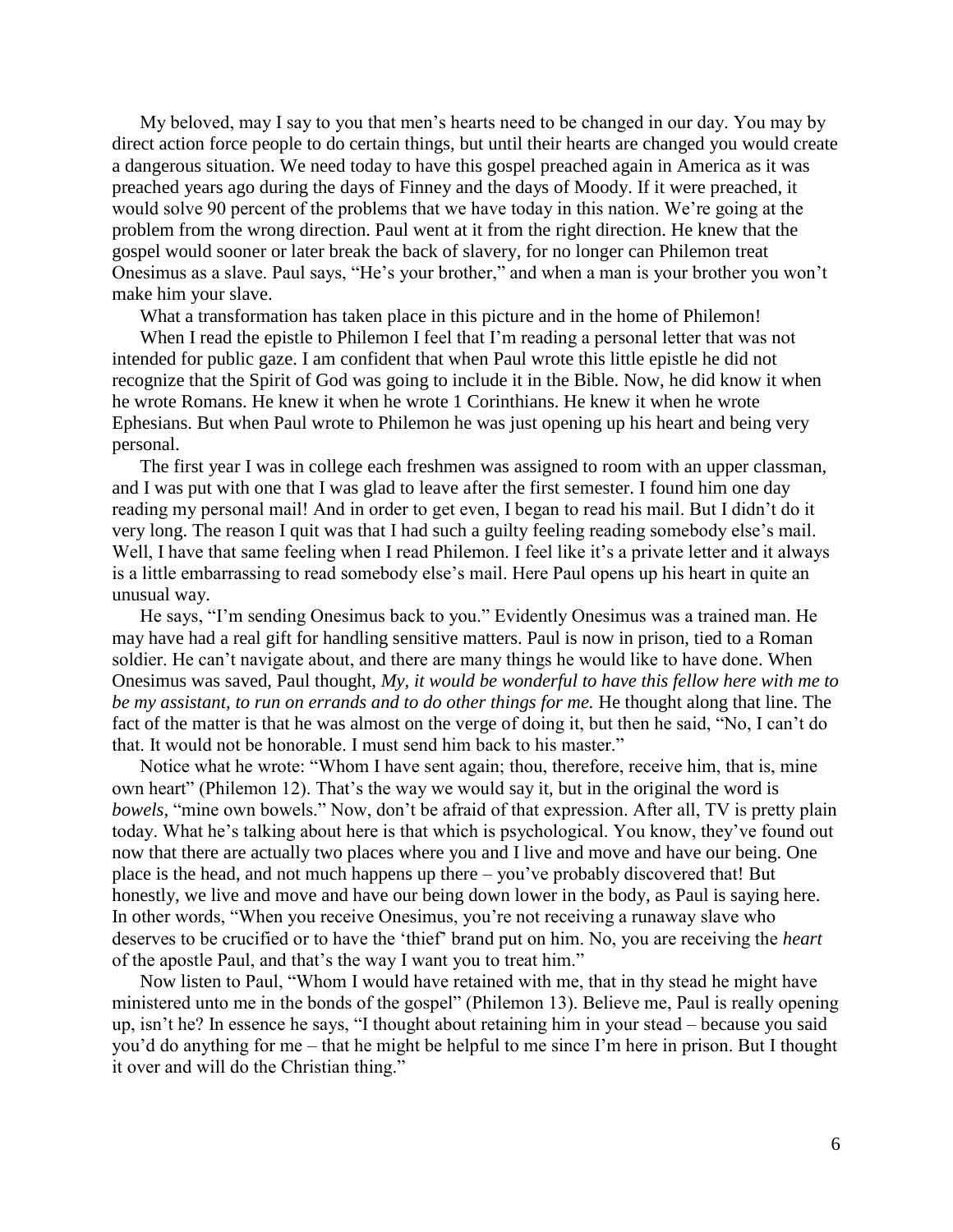"But without thy mind would I do nothing, that thy benefit should not be, as it were, of necessity but willingly" (Philemon 14). If Paul had sent the letter back without Onesimus himself, Philemon might say, "Yes, that's all right, but Paul put me on the spot, and I have to do it because he forced me to do it." In effect Paul says, "I"m sending him to you, and if you want to send him back to me, that's all right."

I do not know this – we have no further word, but I think that on the return boat to Rome Onesimus was on board, coming back to minister to the apostle Paul.

Notice that Paul is talking about something quite wonderful in verse 16, "Not now as a slave, but above a slave, a brother beloved, specially to me but how much more unto thee, both in the flesh, and in the Lord?"

Back in verse 11 Paul played on the two words "Onesimus" and "not-Onesimus" – profitable and unprofitable. He says, "Who in time past was to thee unprofitable, but now profitable to thee and to me." It is interesting that when the man became a Christian he became profitable; he became valuable. He wasn"t before. What a value is put upon a man when he becomes a child of God! What a different man it makes him, if you please. Now he says here, "Not now as a slave, but he"s a brother to you now." The minute that a person comes to Jesus Christ and accepts Him as Savior, he's brought into the body of believers. And in that body of believers, according to Galatians 3:26 and 28, something wonderful takes place: "For ye are all the sons [children] of God by faith in Christ Jesus.… There is neither Jew nor Greek, there is neither bond nor free" [they are not now Philemon the owner and Onesimus the slave] "there is neither male nor female; for ye are all one in Christ Jesus."

A new relationship has been established between Philemon and Onesimus.

Actually this is the only real integration the Word of God knows about, and this is an integration which has nothing to do with color, nothing to do with race, nothing to do even with the sexes, but it has everything to do with a person coming to Christ. If a person has not come to the Lord Jesus Christ as his Savior, he is not a child of God. The most damnable heresy in the world today is the so-called universal fatherhood of God and universal brotherhood of man. The Bible knows nothing about it. Our Lord even said to the religious rulers, "Ye are of your father the devil… " (John 8:44). The one brotherhood that the Word of God knows about is that brotherhood that"s in Christ today. When a Jew and a Gentile, a free man and a slave, a rich man and a poor man, male and female come to Christ, they are brought into a brotherhood where they are made one in Christ, my beloved. That is the brotherhood that the Word of God knows something about, and it is real. It absolutely revolutionized the home of Philemon. Note what Paul said about him in the first seven verses. It revolutionized his business relations. It revolutionized his relationship with people – even with this man Onesimus, a runaway slave who had stolen from him. Why?

Will you notice what he says now in verses 17 and 18: "If thou count me, therefore, a partner, receive him as myself." I think the conversation went something like this: Philemon, you always said to me, "Paul, I hope in your busy ministry you"ll be able to come to Colosse someday. I have a beautiful, palatial home and a lovely guest room. When you come and visit me, I"m going to put you in that guest room." Paul says, "If I can ever find time I"ll be glad to come over and visit you," but he never found time. Paul never did visit Colosse, but here he says, "Onesimus is coming. You"re not going to crucify him. You"re not going to beat him. You"re not going to mistreat him. I want you to receive him just as you would receive me. Put him in that lovely guest room you have."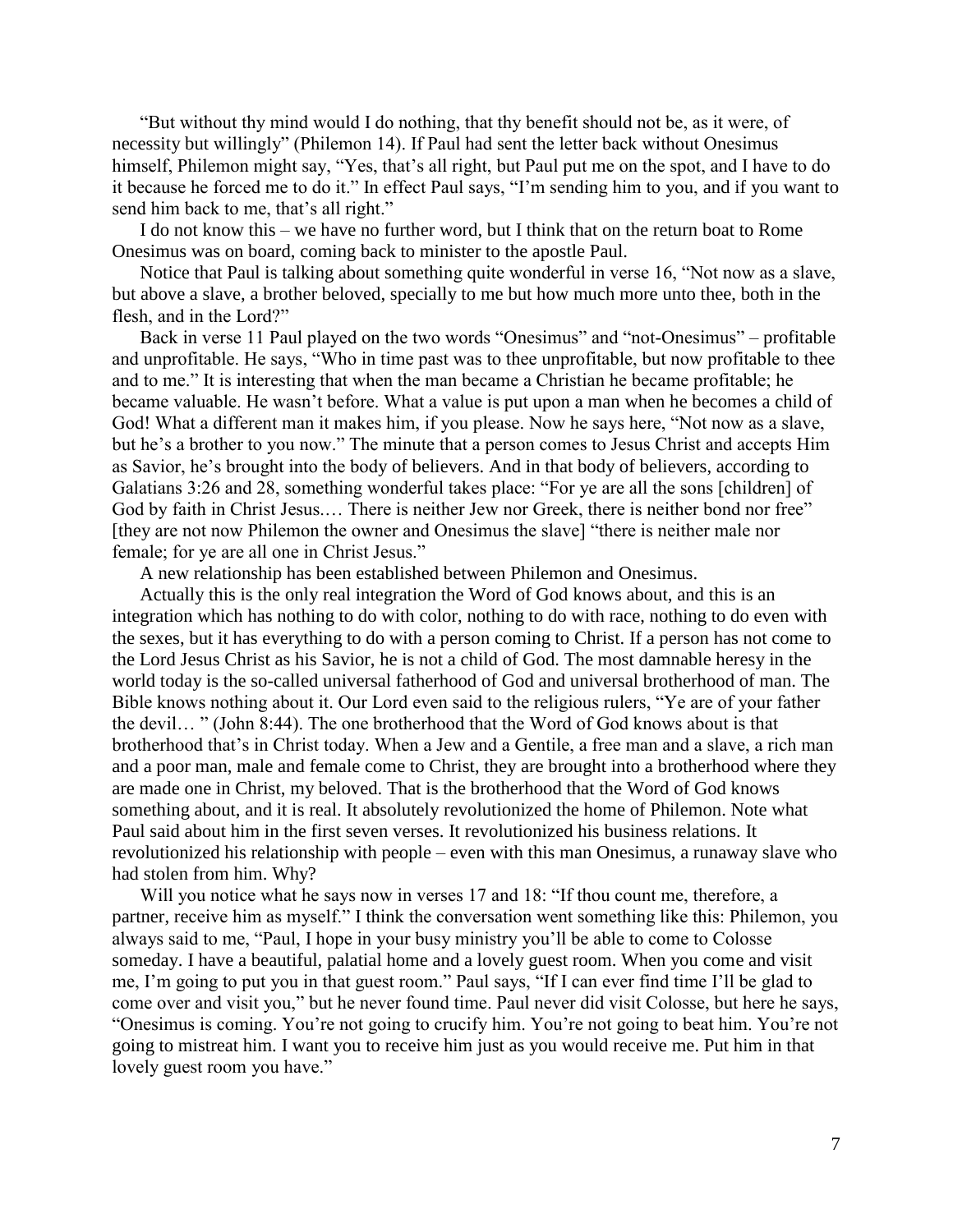That's not all. Paul continues, "If he hath wronged thee [and he had], or oweth thee anything [and he surely did], put that on mine account." In other words, "Charge it. Here's my credit card. Onesimus can"t pay. Charge it to me. I will repay it."

This scene now sinks into the shimmering shadows of the past. This incident that concerned the Apostle Paul and two believers in the early church now fades into the halls of history. I see another scene, a present-day scene, one that is being enacted right today, has been reenacted in my life, and if you"re a child of God it has been reenacted in your life. I see the throne of God, and I see the Lord Jesus Christ sitting at His right hand, and I see a fellow who was a sinner by the name of Vernon McGee coming to God for forgiveness. The Word of God told me I was a slave of sin and that I was a runaway slave because I was in rebellion against God. I had wronged Him. I was a sinner. I was lost. A holy God could not receive me. The Son who had come down here about two thousand years ago and died on a cross turned to the Father and said, "If he hath wronged thee, or oweth thee anything, put that on My account – I paid his penalty when I died on the cross. I paid the price."

Years ago in my Southland a fine young fellow made application to a church for membership, and the deacons were meeting to examine him. Believe me, they were fundamental, and they asked him the question, "How did you get saved?" This young man said, "Well, I did my part and God did His part." Knowing that salvation is the *gift* of God, not of works, the deacons asked him, "What was your part? And what was God"s part?" He said, "My part was the sinnin'. God's part was the savin'. I done run from Him as fast as these rebellious legs and this sinful heart could carry me, and He done took out after me until He run me down."

My friend, that"s the way I too got saved. That"s the way you got saved, if you did. Jesus paid it all. He is the One who has the credit card today.

*Jesus paid it all, All to Him I owe; Sin had left a crimson stain, He washed it white as snow.*

That's not all. "If thou count me, therefore, a partner, receive him as myself" (verse 17). Certainly the Lord Jesus is a partner with His Father. He is equal with the Father. The Father and the Son are one, and they have one mind. The Son says, "I want You to receive him just as You receive Me." My friend, and I"m being reverent when I say this: at this moment you have as much right in heaven as Jesus Christ has or you have no right there at all. You are either completely, perfectly saved in Him or you are completely lost apart from Him. The Son said to the Father, "I want You to receive Vernon McGee just like You receive Me," and that"s the way He receives you, "accepted in the beloved." My friend, you can't be saved any more than you are today if you are in Christ. A million years from today you"re going to find that I am much improved – I hope so! But I won"t be any more saved a million years from today than I am right now because I am in Christ. The Bible says in Romans 8:1, "There is, therefore, now no condemnation to them who are in Christ Jesus.…" What a picture is in this practical little epistle! It worked itself out in the first century of the Roman Empire and revealed that Christianity was the reality. May I say that for about twenty centuries it has been working its way out in the lives of multitudes.

Paul is gone. Onesimus and Philemon have already played their parts and have disappeared from the scene. But you are here today, and God the Father and God the Son are yonder, and